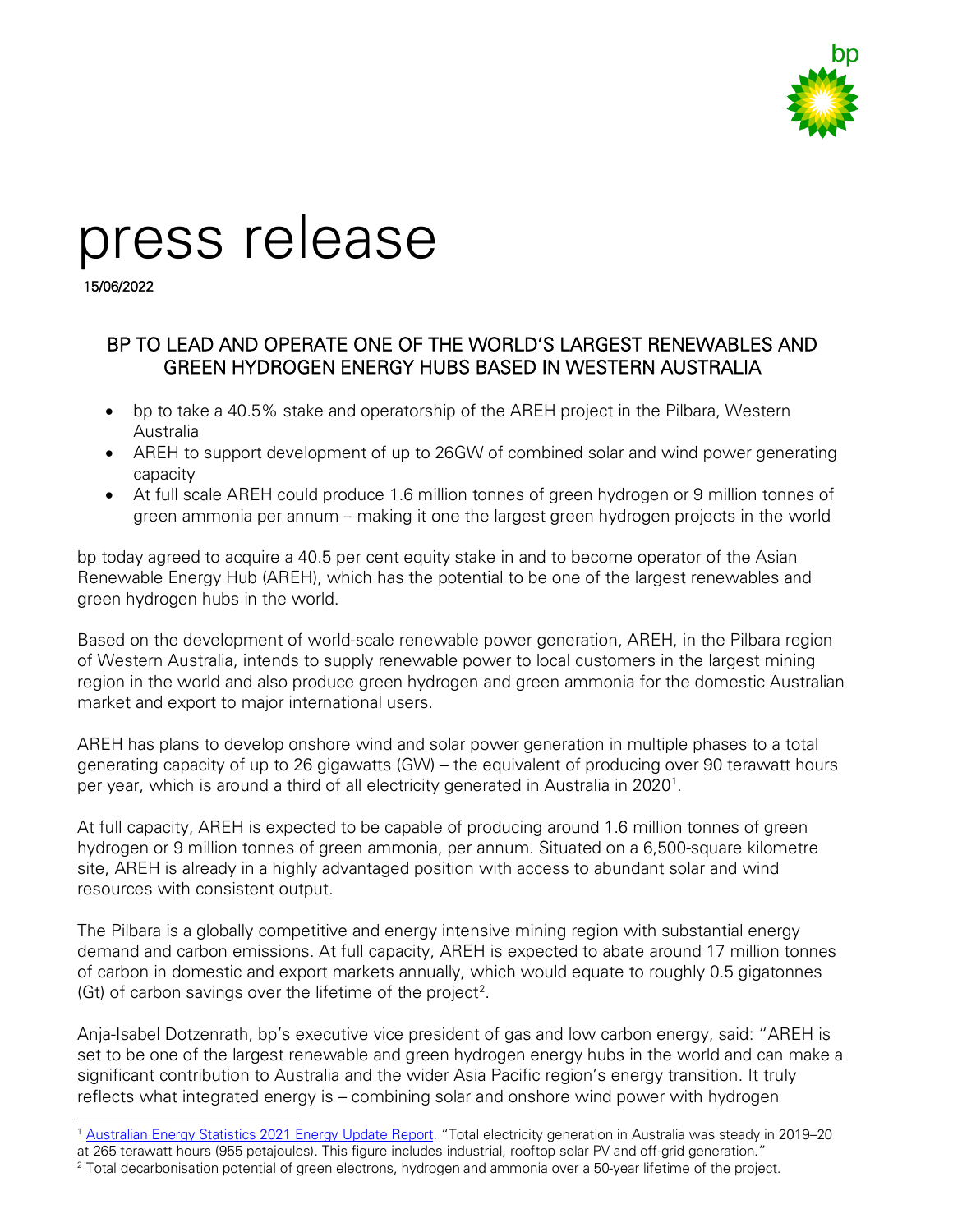production and using it to help transform sectors and regions. It also reflects our belief that Australia has the potential to be a powerhouse in the global energy transition, benefitting from both its existing infrastructure and abundant renewable energy resources.

We believe AREH can be a cornerstone project for us in helping our local and global customers and partners in meeting their net zero and energy commitments. It will also serve as a long-term clean energy security contributor in Asia Pacific, helping countries such as South Korea and Japan to decarbonize."

When fully developed, AREH could provide significant net renewable generating capacity for bp as well as making a material contribution to its strategic aim to capture a 10 per cent share in core hydrogen markets globally.

Frédéric Baudry, president, bp Australia added: "This is an incredibly exciting development, and we are looking forward to working closely with our partners, InterContinental Energy, CWP Global, Macquarie Capital and Macquarie's Green Investment Group, as well as the Nyangumarta people. bp brings a broad range of capabilities to help bring the project to fruition, with extensive experience in constructing and operating facilities of this scale in remote locations in close collaboration with local communities, and leveraging our global shipping and trading businesses. We also have the benefit of deep experience in working with customers looking for decarbonization solutions and delivering lowcarbon energy to the global market."

First proposed in 2014, the AREH project has been developed to date by partners that currently comprise InterContinental Energy, CWP Global and Macquarie Capital and Macquarie's Green Investment Group. Under the terms of agreement, bp will acquire a 40.5% interest in the project and will assume operatorship from 1 July 2022, subject to approvals. The other partner shareholders in AREH will continue to be InterContinental Energy (26.4%), CWP Global (17.8%) and Macquarie Capital and Macquarie's Green Investment Group (15.3%).

– ENDS –

## About bp

bp has set an ambition to become a net zero company by 2050 or sooner, and to help the world get to net zero. Our team in Australia is working hard on our low carbon goals via alternative energy solutions, technology and as a gas producer. In April 2022 the Australian Government announced up to (AUD) \$70 million of funding for a green hydrogen hub at bp's Kwinana site in Western Australia, which forms part of bp's broader plans to develop the site as an integrated energy hub that produces and distributes fuel for the future.

bp has been operating in Australia for more than 100 years and is engaged in the exploration and production of oil, natural gas and liquefied natural gas, the marketing of petroleum and lubricant products and the development of low and zero carbon energy for its customers in Australia and the region.